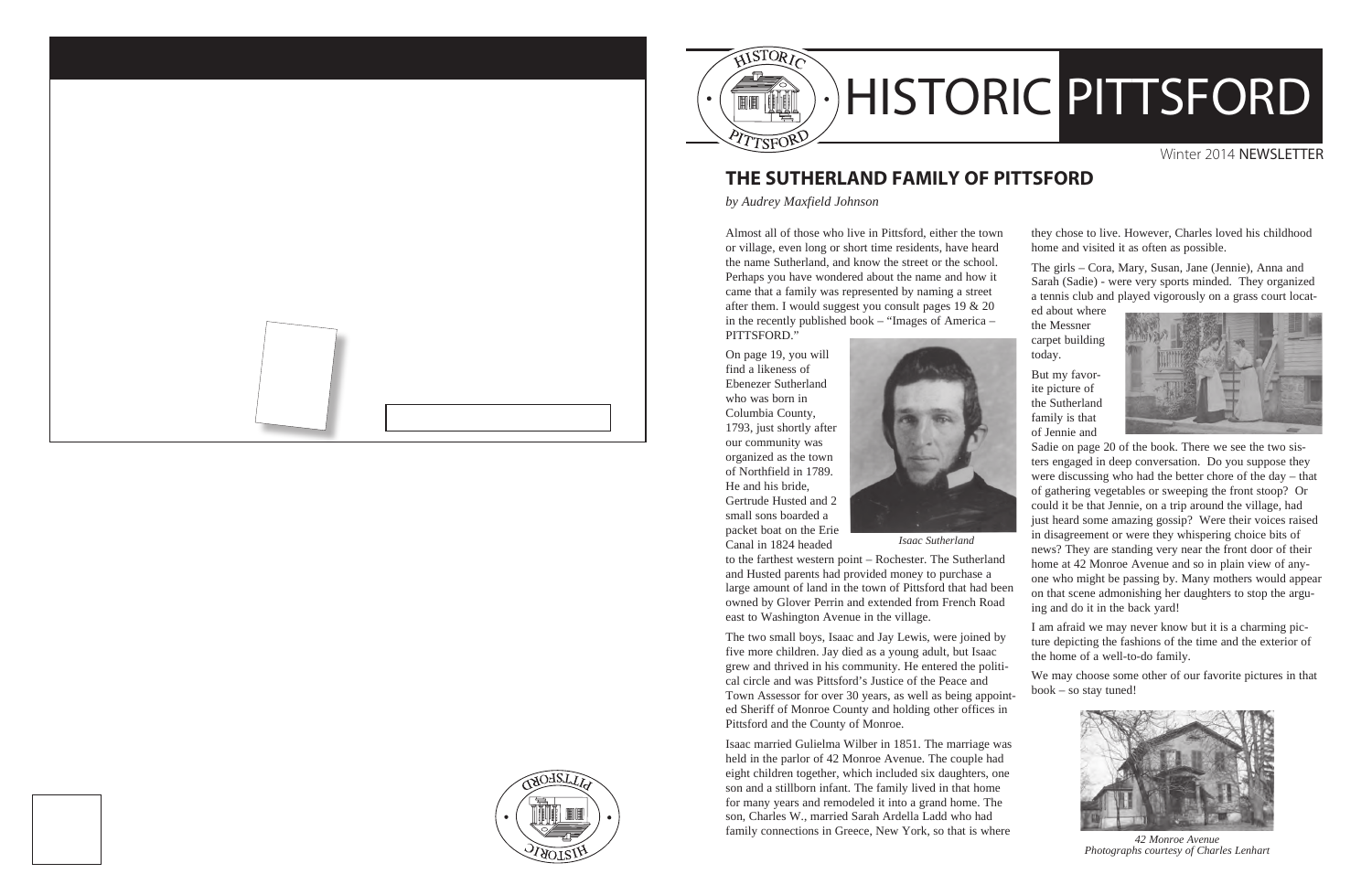# **SPOTLIGHT - SUZANNE SHAW**

Suzanne Wondergem Shaw is a native of Pittsford and graduated from Pittsford High School. Her father, Howard Wondergem, was the Deputy Sheriff of Pittsford when Suzanne was a young child. She married and raised her family in West Webster before moving back to Pittsford in 1996. In her spare time, Suzanne volunteers for hospice through Lifetime Care, takes tap dancing lessons and meditation classes. Suzanne recently retired from Strong Memorial Hospital, where she worked in the operating room specializing in ophthalmology. Retirement has given Suzanne a chance to do many interesting things, and she looks forward to serving on the Board of Historic Pittsford.

# **SPOTLIGHT - MARK GREENE**

Mark Greene, the great-great-great grandson of Colonel Caleb Hopkins, grew up in Egypt, New York. As a teenager, he spent much of his time on the Hopkins farm. After graduating from Paul Smith's College with a degree in Forestry, he went on to receive a Bachelor's Degree in Crop Science and a Master's Degree in Agronomy from the University of Wyoming. In 1977, Mark returned to his roots and has since become the owner and operator of the 357-acre Hopkins farm located on Clover Street. Mark previously served on the Town of Pittsford Planning Board and on the Environmental Board. He is currently a member of the Monroe County Soil and Water Conservation and Monroe County Farmland Protection boards.



*Little House Office and Museum* 18 Monroe Ave., Pittsford, NY 14534 / 381-2941 Open: Wednesday and Saturday 9am-12noon **www.HistoricPittsford.com** Dorothy Meusburger, Secretary

vill est de presenio la Vellemen (ISSUE a L-1414)

**VILLAGE OF** PITTSFORD

21 North Main Street, Pittsford, New York 14534

Incorporated 1827

**PROCLAMATION** 

On this Seventeenth Day of September. 2013, the Village of Pittsford Board of Truste On this Seventeenth Day of September, 2013, the yntage of citiziona 2000 of Dialetes<br>mounts the recent passing of lifelong Pittsford Resident and Community Activist Mary<br>Knickerbocker Menzie.

WHEREAS, Mary worked diligently toward the betterment of the Pittsford Community<br>through her work as an active member and President of Historic Pittsford over a period of forty years, and

WHEREAS, Mary's leadership and vocal advocacy were instrumental in the outo many important community issues, including the establishment of the Village Preservation Code, the limiting of commercial enerosehment into village neighborhoods, These resistance to widening of village streets, the administration of the village architectural consultation program, the preservation of a village library and high school, the passage of the Green-Print Referendum and th Government, and

WHEREAS, Mary encouraged the Village to plan for the renewal of Schoen Place a decade before the Village finally took action, and

WHEREAS, part of the village's charm, well-preserved historic character, and status as a widely recognized historic preservation-centered municipality in part are due to the lifelong outspoken advocacy and diligent efforts of Mary Menzie,

NOW THEREFORE BE IT RESOLVED that the Village Board, on behalf of the entire village community, expresses sincere gratitude for Mary's work and tonight, observes a moment of silence to mark her passing.



### **Historic Pittsford 2013- 2014 Board of Directors:**

**President - Margaret Caraberis Brizee**

**Vice President – David Minor**

**Secretary – Jo Anne Shannon**

**Treasurer – Maryjane Link**

Members at large: Lanie Bittner, Bob Corby, Jean France, Mark Greene, Karen Hultz, Audrey Johnson, Rusty Likly, Joe Maxey, Shelley O'Brien, Alysa Plummer, Vicki Masters Profitt, Deborah Resch, Bonnie Salem, Suzanne Shaw, Peter Webster

### **Historic Pittsford Achievement Awards**

Historic Pittsford annually recognizes individuals and/or organizations who have made an outstanding contribution to the preservation of the history and character of the village and/or Town of Pittsford. Eligible candidates include individuals, groups, organizations, businesses, students, scouts, government bodies, etc. Nomination forms are available on our website at www.historicpittsford.com and should be sent to the Little House, 18 Monroe Avenue, Pittsford 14534 by April 1. Individuals may make multiple submissions.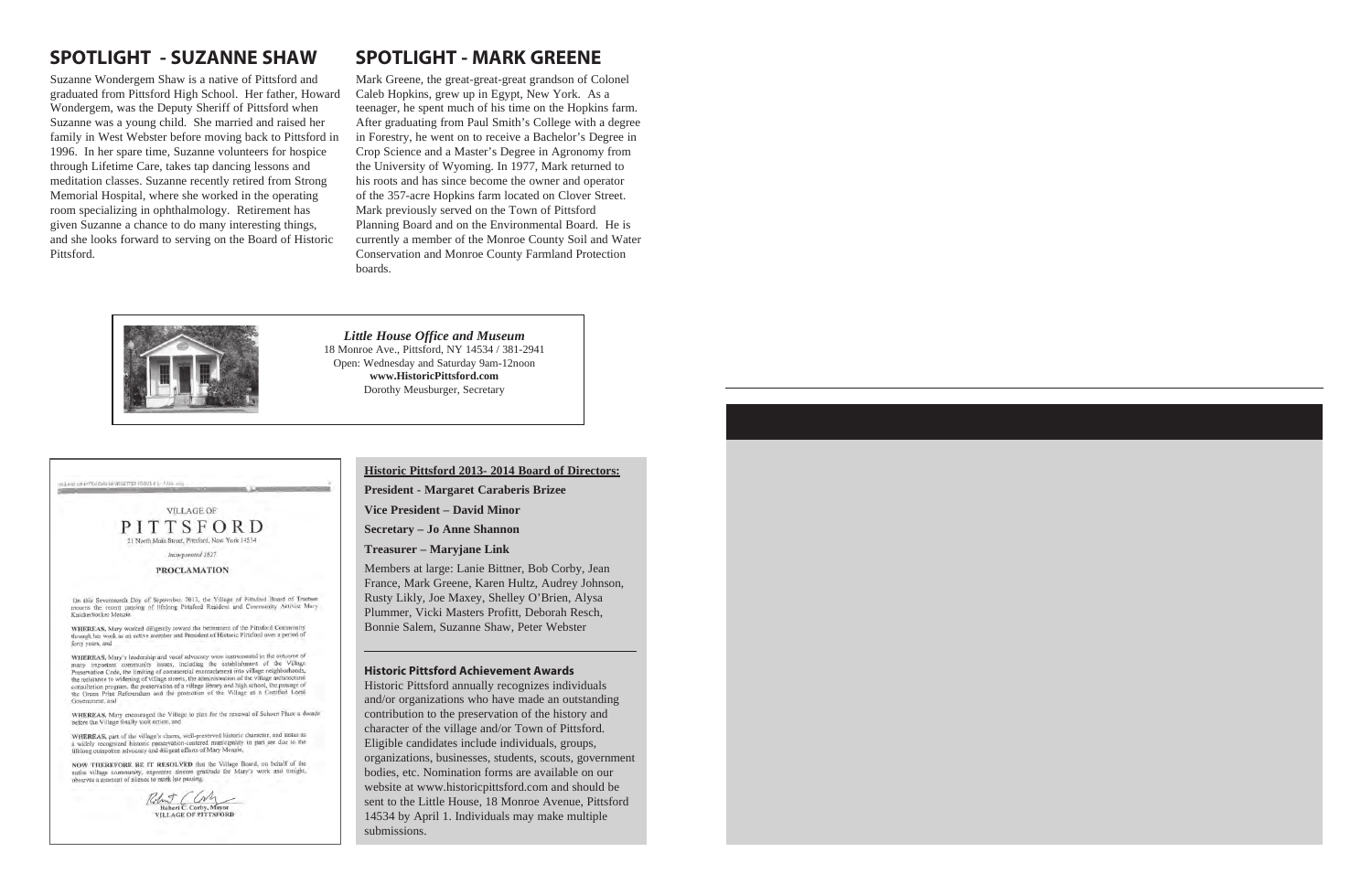# **HISTORIC LANDSCAPE AWARD**

The Barker-Knickerbocker Farm on Mendon Center Road in Pittsford was recently honored by the Landmark Society of Western New York with the Historic Landscape Award. This award "recognizes and encourages the preservation, restoration and stewardship of historically significant landscapes". The Barker-Knickerbocker farm has remained in the same family for over 150 years. Mary Knickerbocker Menzie was the fifth generation of the family to reside there, devotedly and lovingly maintaining the property until she passed away in September, 2013. The farmstead complex features two distinctive residences as well as historic horse, dairy and grain barns, a wood silo, a weigh station, smoke house and pond. In 1994, it was designated a local historic landmark by the Town of Pittsford. In 1999, the farmland was forever protected for agriculture with the Town's purchase of the development rights. Photos of the farm and a description of the award are available on the Landmark Society website at http:// landmarksociety.org/

# **ARCHITECTURAL CONSULTATION PROGRAM**

For almost 30 years, Historic Pittsford has sponsored an award-winning program, in partnership with Bero Architecture, which provides free architectural consultation to homeowners. The consultation most often involves exterior architectural changes and projects which should be addressed in the early stages. Basic structural problems such as water damage, roof leaks, and chimney and gutter issues can also be addressed. The program includes an on-site consultation and follow up written report and does not obligate homeowners for future services. This program is available to owners of any property in the Village of Pittsford regardless of age, properties in the Town of Pittsford designated as landmarks or inventoried and eligible for designation as landmarks, and any property in the Town of Pittsford built prior to 1902. For additional information or to request an architectural consultation, please contact Bonnie Salem, Historic Pittsford Board Member, at 586-2764.

#### **PRESIDENT'S CORNER** - Preservation Matters

2013 has drawn to a close, but I wish to provide an update on Historic Pittsford's preservation efforts over the last few months. The Board of Trustees and its committees continue to further an agenda that emphasizes the irreplaceable nature of our historic architecture, landscapes and resources.

Several new projects have held our attention, with two being especially impactful for different reasons. In both projects, the respective planning boards have approved preliminary site plans despite what we believe to be unresolved issues:

Development of the former Monoco Oil site at 75 Monroe Avenue for a 167-unit apartment complex on 8 acres at the edge of Pittsford Village, itself an historic district. Historic Pittsford has expressed concern regarding numerous process issues and the 'environmental' impact of the proposed development on the historic district and canal location.

Development of 18 acres behind the former Francis Mitchell home on 55 Mitchell Road for a residential subdivision on a cul-de-sac, the first subdivision to be approved under the Town of Pittsford's new RN zoning, where the context of existing neighborhoods and resources must be considered by developers. Historic Pittsford has taken a position that the Francis Mitchell farmstead and surrounding neighborhoods are not being adequately considered under the new zoning code.

Several of our board and members of Historic Pittsford spoke before the town planning board, including former HP president Mary Knickerbocker Menzie.

Mary's public speaking in June and preparing doggedly for the annual meeting in July were her last efforts on behalf of Historic Pittsford before she passed away in September after an incredibly courageous battle with cancer. That happened to be the evening of my first HP board meeting as President... We missed her presence that night and will into the foreseeable future. I have learned so much from Mary and others who have been vigilantly committed to historic preservation. She is one of those individuals who has truly made a difference for our community.

As we welcome 2014, Historic Pittsford will continue to advocate for historic preservation issues, and we will also be announcing new programs and initiatives currently being developed by the HP Board of Directors. Our theme for 2014 programs and exhibits will be FAMILY throughout the eras of Pittsford's existence. As always, we look for your suggestions and participation in advocacy and education.

In the mean time, we wish for you, your family and our community, a healthy, prosperous year to come.

Best,

Margaret Caraberis Brizee, President Historic Pittsford